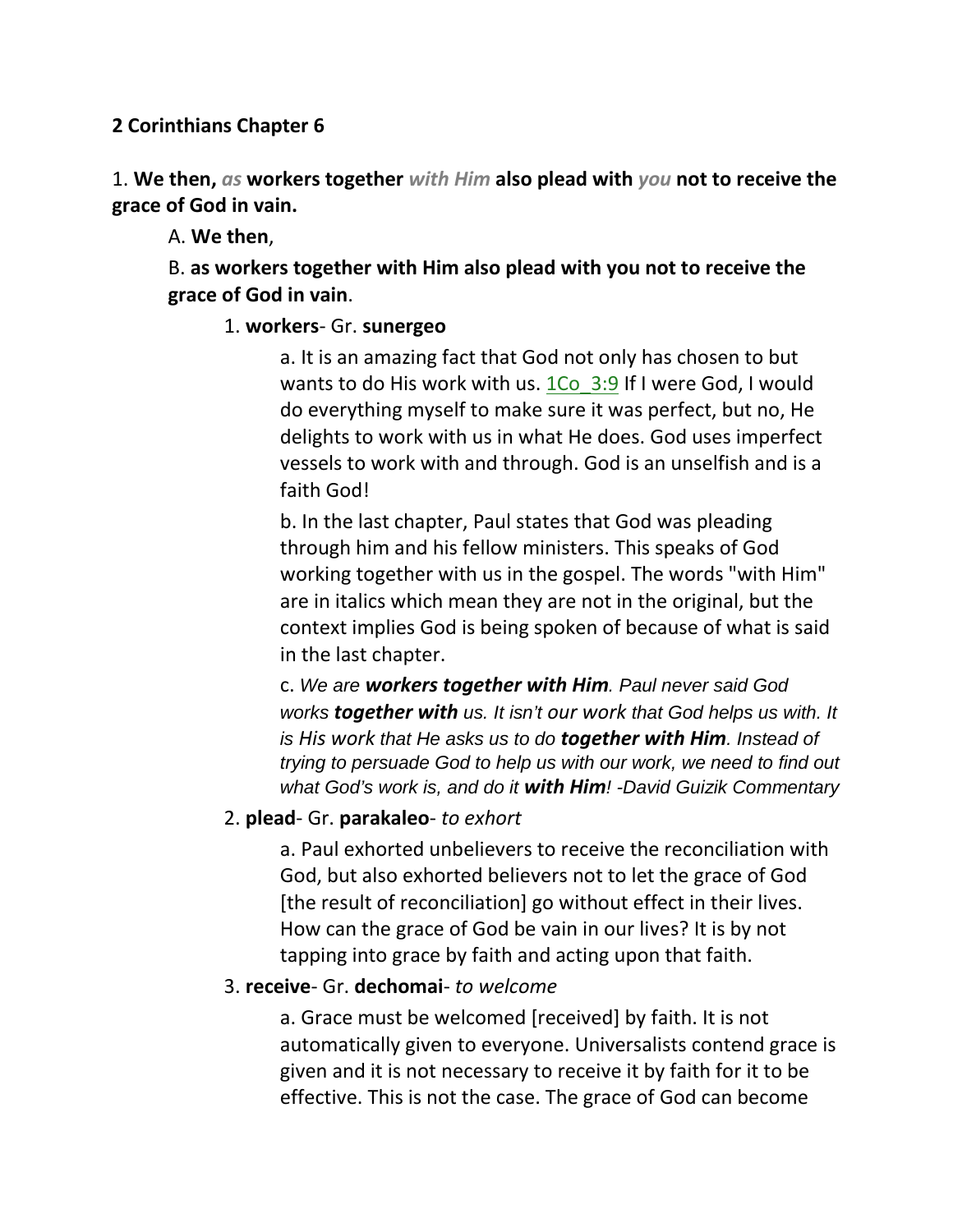vain towards an individual if not received by faith or acted upon.

# 4. **grace**- Gr. **charis**- *unmerited favor, ability*

a. Grace is God's provision for man, but we must receive it by faith.

# 5. **vain**- Gr. **kenos**- *vain, fruitless, void of effect*

a. Calvinists contend the grace of God can never become vain and is always effective to its end. If this was the case, then why is Paul exhorting the Corinthians that they not receive the grace of God in vain? 1Co\_15:10 Some people don't allow the Bible to stand in the way of what they believe!

b. *Many Christians struggle at this very point. Is God supposed to do it or am I supposed to do it? The answer is, "Yes!" God does it and we do it. Trust God, rely on Him, and then get to work and work as hard as you can! That is how we see the work of God accomplished. If I neglect my end of the partnership, God's grace doesn't accomplish all that it might, and is therefore given in vain. -* David Guizik Commentary

# 2. **For He says: "IN AN ACCEPTABLE TIME I HAVE HEARD YOU, AND IN THE DAY OF SALVATION I HAVE HELPED YOU." Behold, now** *is* **the accepted time; behold, now** *is* **the day of salvation.**

### A. **For He says**,

1. This is a quote from Is. 49:8.

2. *This is God the Father speaking to God the Son, and so to all believers who are regarded as one with Him*. - JFB Commentary

### B. **in an acceptable time I have heard you**,

1. **acceptable**- Gr. **dektos**- *accepted, acceptable, agreeable, approved, propitious*

2. **time**- Gr. **kairos**- *season, set time*

3. **heard**- Gr. **epakouo**- *to listen or hearken to; to hear with favor*

# C. **and in the day of salvation I have helped you**.

1. **day**- Gr. **hemera**

2. **salvation**- Gr. **soteria**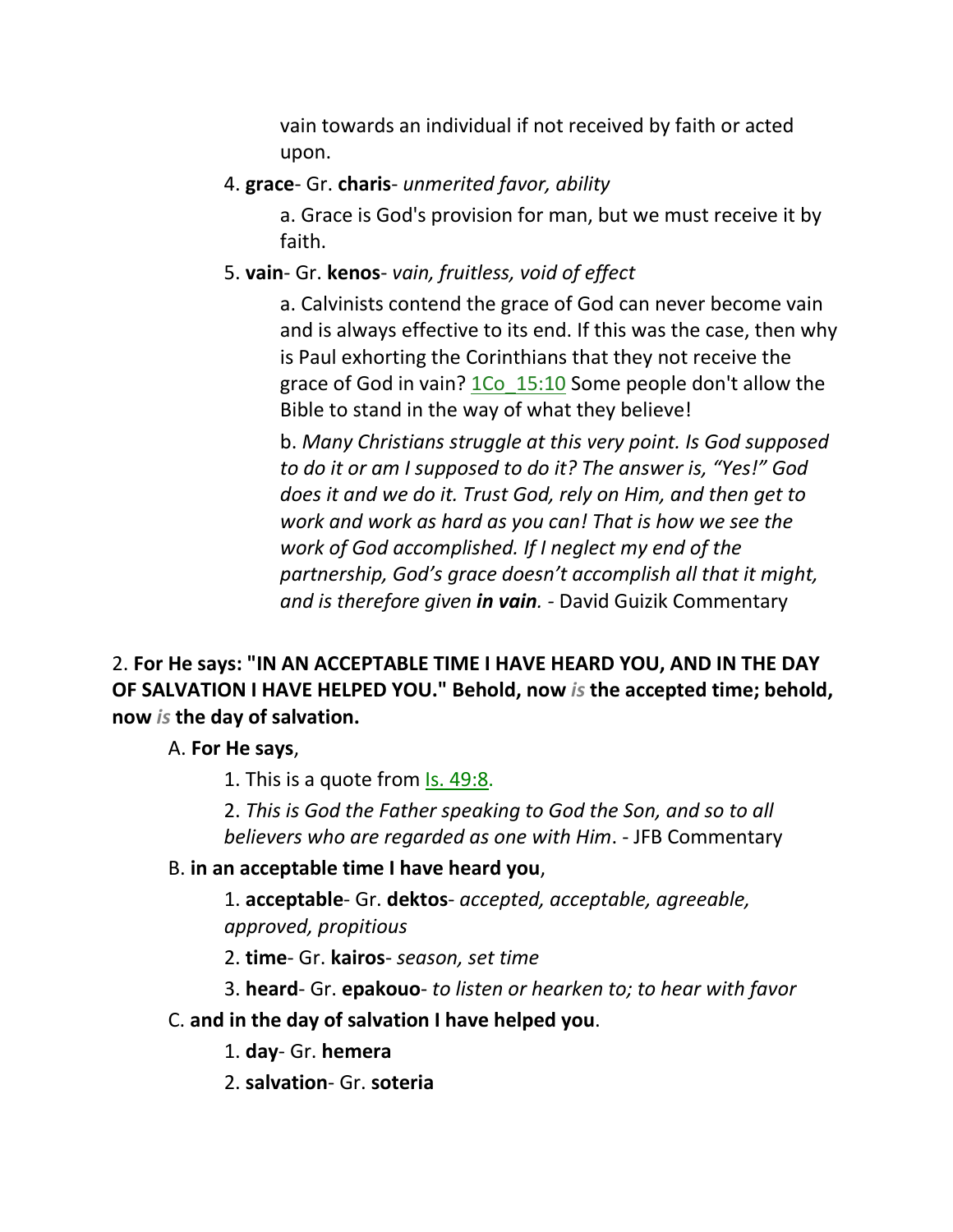3. **helped**- Gr. **boetheo**- *to run to the aid of those who cry for help; to advance to the assistance of any one, help*

#### D. **Behold**- Gr. **idou**- *Look! See!*

1. We need to closely observe and know the time and season we live in and take advantage of it.  $1$  Thess. 5:1-2, 1 Chron. 12:32

#### E. **now is the accepted time**,

- 1. **now** Gr. **nun**
- 2. **accepted** Gr. **euprosdektos** *acceptable, grateful, pleasing*
- 3. **time** Gr. **kairos**

a. *Now is the acceptable time . . . now is the day of salvation: By quoting and applying* Isa\_49:8*, Paul wants to give the Corinthian Christians as sense of urgency. God has an acceptable time for us to work with His grace. God has a day of salvation that will not last forever. This is no time for Christian lives all about ease and comfort and self-focus. It is time to get busy for the Lord, and to be workers together with Him! -*David Guizik Commentary

b. We have this season [the church age] to work with the Lord with proclaiming the gospel to the nations. Once this time period passes, the opportunity to do this work will have passed away. Isa\_55:6

#### F. **behold**- Gr. **idou**

1. This word "behold" is again repeated. We need to keep our eyes on the things of God, not on the things of this world.

#### G. **now is the day of salvation**

#### 1. **now**

a. This time period of the church age is the time where the gospel of grace is being offered. At the return of Christ, it will be too late for men and women to turn to the Lord.

b. *The meaning of this passage is, the "Messiah is come. The time referred to by Isaiah has arrived. It is now a time when God is ready to show compassion, to hear prayer, and to have mercy on mankind. Only through the Messiah, the Lord Jesus, does he show mercy, and people should therefore now embrace the offers of pardon." The doctrine taught here,*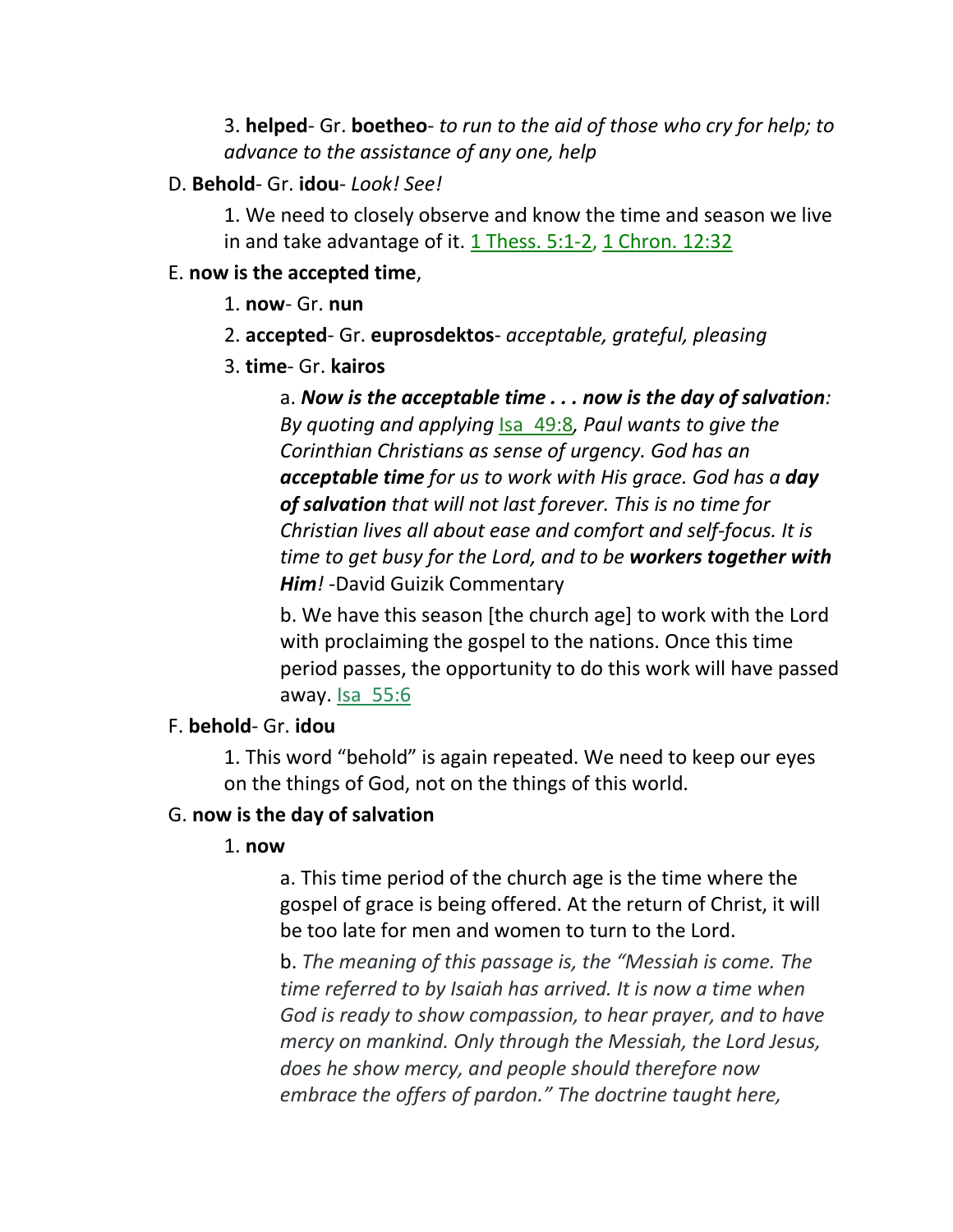*therefore. is, that through the Lord Jesus, and where he is preached, God is willing to pardon and save people; and this is true wherever he is preached, and as long as people live under the sound of the gospel. The world is under a dispensation of mercy, and God is willing to show compassion, and while this exists, that is, while people live, the offers of salvation are to he freely made to them. The time will come when it will not be an acceptable time with God. The day of mercy will be closed; the period of trial will be ended; and people will be removed to a world where no mercy is shown, and where compassion is unknown. This verse, which should be read as a parenthesis, is designed to be connected with the argument which the apostle is urging, and which he presented in the previous chapter. The general doctrine is, that people should seek reconciliation with God. To enforce that, he here says, that it was now the acceptable time, the time when God was willing to be reconciled to human beings.* -Barnes Commentary

- 2. **day** Gr. **hemera** *a point or period of time*
- 3. **salvation**

a. There is salvation in One person alone- Jesus Christ.

#### 3. **We give no offense in anything, that our ministry may not be blamed.**

### A. **We give no offense in anything,**

- 1. **offense** Gr. **proskope** *an occasion of stumbling*
- 2. **in anything**

a. Some ministers only think about their own privileges and blessings. They don't think about how their life looks to others or what impact they have on others.

b. For instance there is nothing inherently wrong with receiving offerings and support from those you minister to, but to cut off any accusation that Paul was just there for money, he did not receive offerings or support from those in Corinth while he was with them. He worked with his own hands while he was there.

#### B. **that our ministry may not be blamed**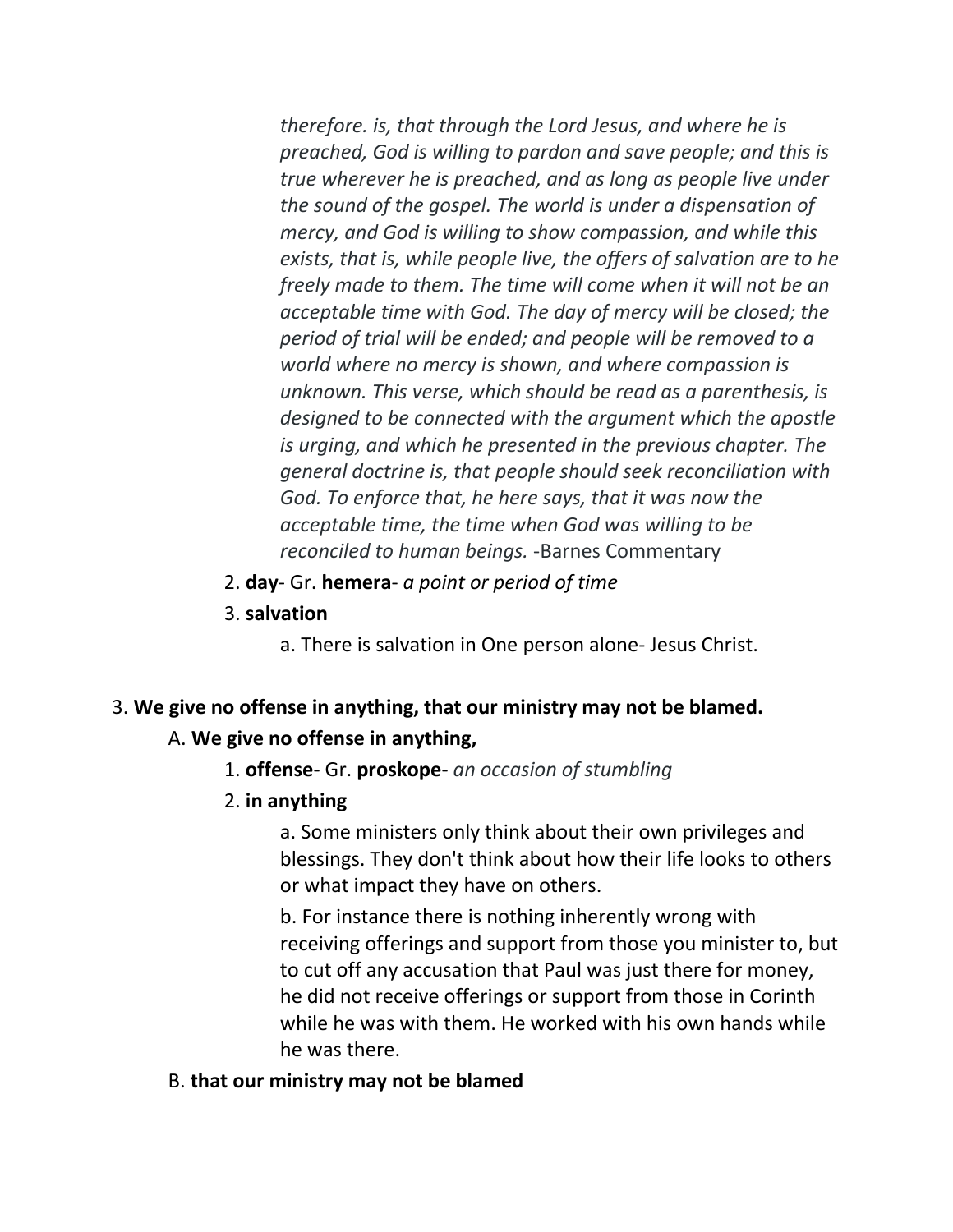### 1. **our ministry**- Gr. **diakonia**

a. Paul saw that his conduct in the ministry would not just impact his ministry, but it would first impact the ministry of the Lord Jesus, and also then other true ministers.

b. *The phrase, "our ministry," refers here not merely to the ministry of Paul, that is, it does not mean merely that he would be subject to blame and reproach, but that the ministry itself which the Lord Jesus had established would be blamed, or would be reproached by the improper conduct of anyone who was engaged in that work. The idea is, that the misconduct of one minister of the gospel would bring a reproach upon the profession itself, and would prevent the usefulness and success of others, just as the misconduct of a physician exposes the whole profession to reproach, or the bad conduct of a lawyer reflects itself in some degree on the entire profession. And it is so everywhere. The errors, follies, misconduct, or bad example of one minister of the gospel brings a reproach upon the sacred calling itself, and prevents the usefulness of many others. Ministers do not stand alone. And though no one can be responsible for the errors and failings of others, yet no one can avoid suffering in regard to his usefulness by the sins of others*. -Barnes Commentary

# 2. **blamed**- Gr. **momaomai**- *to blame, find fault with, mock at*

a. The world is watching Christians. They are looking for things to accuse or assign blame to so that they can use it as an excuse for not submitting to God in their lives.

# 4. **But in all** *things* **we commend ourselves as ministers of God: in much patience, in tribulations, in needs, in distresses,**

# A. **But in all things we commend ourselves as ministers of God**:

### 1. **all things**

a. All of the things Paul mentions here in this verse have been occasions for ministers to leave the ministry over the last 2,000 of the church age.

2. **commend**- Gr. **sunistao**- *to recommend to favorable attention* a. A minister is not to be commended so much on his message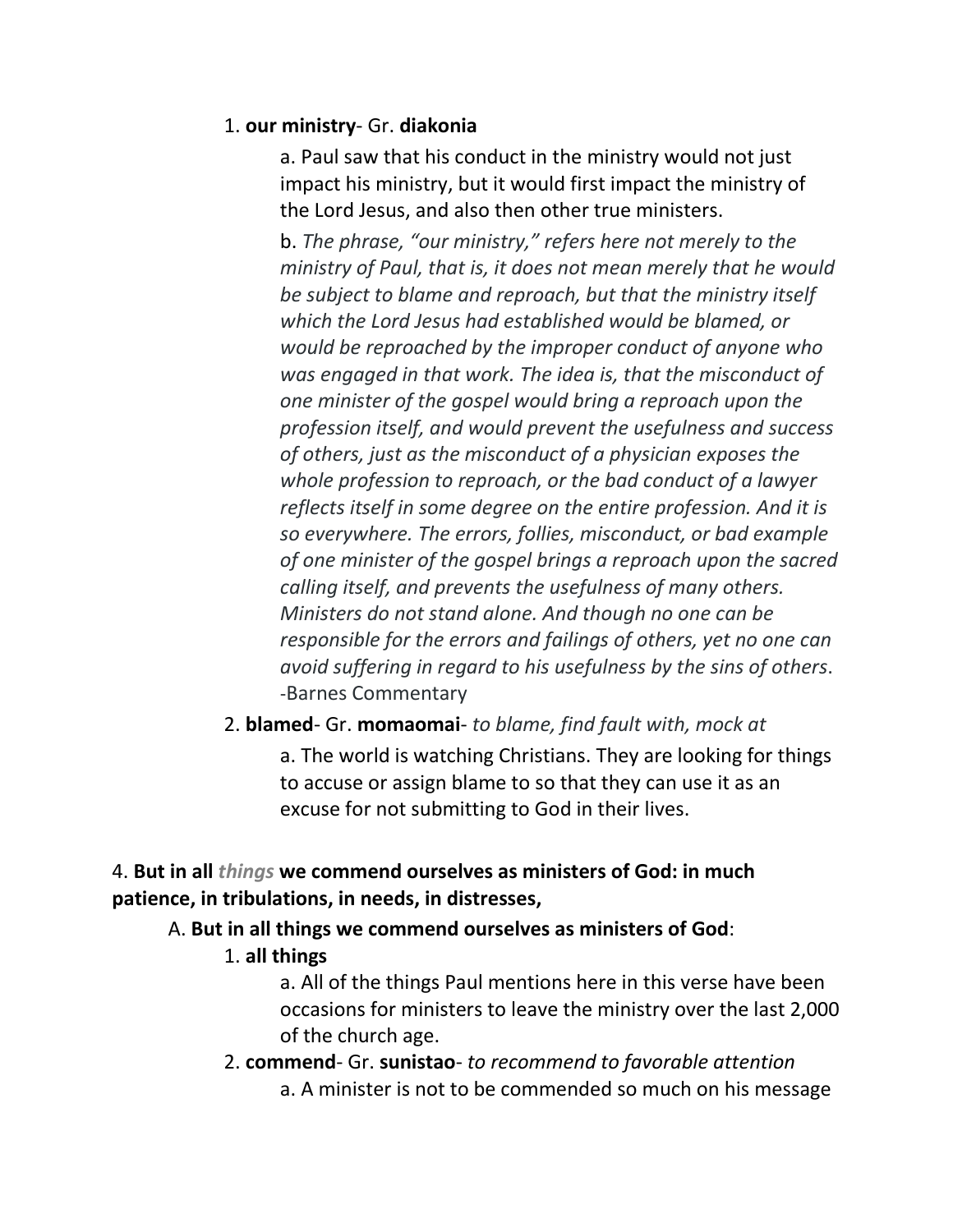than on his lifestyle. No one wants to eat a juicy steak served on a filthy plate. Our message is served upon the plate of our life; therefore we should make it a clean one.

# 3. **ministers**- Gr. **diakonos**

a. A hallmark of a true minister of Christ is an attitude of servanthood and humility.

### B. **in much patience**,

# 1. **patience**- Gr. **hupomone**- *to remain under*

a. A minister does not just need patience but much patience. b. Many ministers are not remaining under the pressure of ministry. They are leaving their post. Unless, the Lord tells you to leave, you need to stick it out and keep to your post. It is this sticking it out that brings tested character that God can use.

c. Patience is a chief mark of maturity.

# C. **in tribulations**,

# 1. **tribulations**- Gr. **thlipsis**- *intense pressure*

a. Pressure comes with the ministry. However, we need to stay in communion with the Lord in the Word and by prayer, and by doing so experience a greater internal pressure from the Word of God and the Spirit of God that overcomes the external pressure upon us.

b. Paul lists some of his tribulations in 2 Cor. 11:23-28

# D. **in needs**,

# 1. **needs**- Gr. **anagke**

a. As a minister you will experience times of need both personally and ministerilly. God is our source and supply.

# E. **in distresses**

# 1. **distresses**- Gr. **stenochoria**- *narrowness of room*

a. Sometimes situations and circumstances seem to box you in and leave you very little room or options. You always have the option to pray and have room to stand before the throne of grace. Heb. 4:16

# 5. **in stripes, in imprisonments, in tumults, in labors, in sleeplessness, in fastings;**  A. **in stripes,**

1. **plege**- *a blow, stripe, a wound*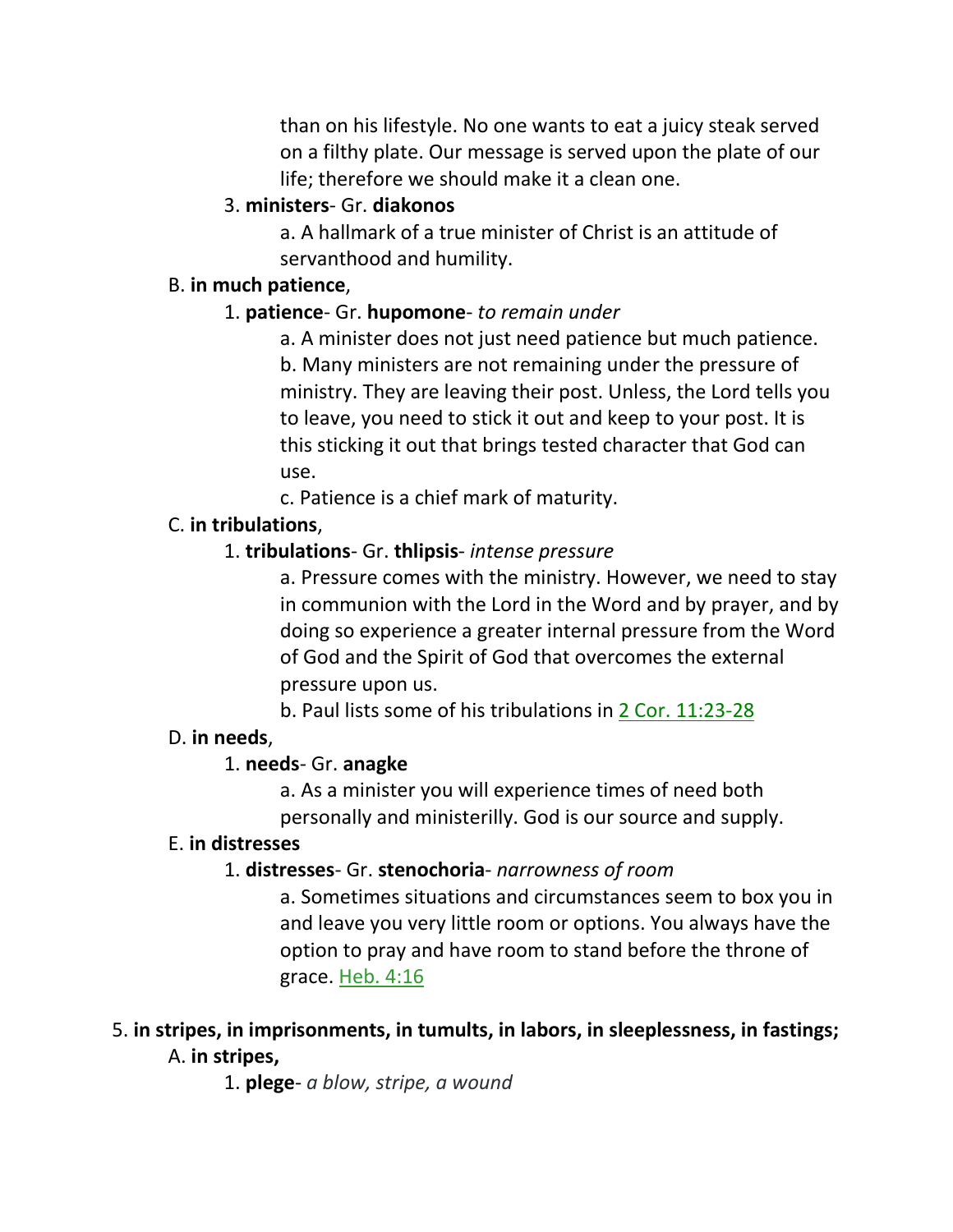a. Paul said he had received stripes beyond number. This means he lost count on how many he had received.

### B. **in imprisonments,**

### 1. **imprisonments**- Gr. **phulake**

a. We know he was imprisoned in Philippi, Jerusalem, and in Rome.

### C. **in tumults,**

### 1. **tumults**- Gr. **akatastasia**- *instability, a state of disorder, disturbance, confusion*

a. This speaks of public riot. Paul experienced this in Ephesus when the whole city was in an uproar over defending their goddess Diana in the amphitheater.

### D. **in labors,**

### 1. **labors**- Gr. **kopos**- *hard work*

a. Wherever Paul went he worked hard with his own hands so he would not be a burden on anyone.

### E. **in sleeplessness,**

# 1. **sleeplessness**- Gr. **agrupnia**

a. An example of this was when Paul was in a horrible storm on a ship as a prisoner that lasted two weeks. No one ate food on the ship because of the violent waves. Undoubtly, it would have been thrown up if they had. Also, no one could find sleep in that environment.

### F. **in fastings**

# 1. **fastings**- Gr. **nesteia**

a. Everything in this list was forced upon Paul due to the hardships of the ministry. This speaks of Paul not having food to eat and forced to fast.

# 6. **by purity, by knowledge, by longsuffering, by kindness, by the Holy Spirit, by sincere love,**

A. **by purity**,

### 1. **purity**- Gr. **hagnotes**

a. This speaks of the pure motives by which they ministered.

### B. **by knowledge**,

# 1. **knowledge**- Gr. **gnosis**

a. This is the knowledge of the Lord Jesus through the Word of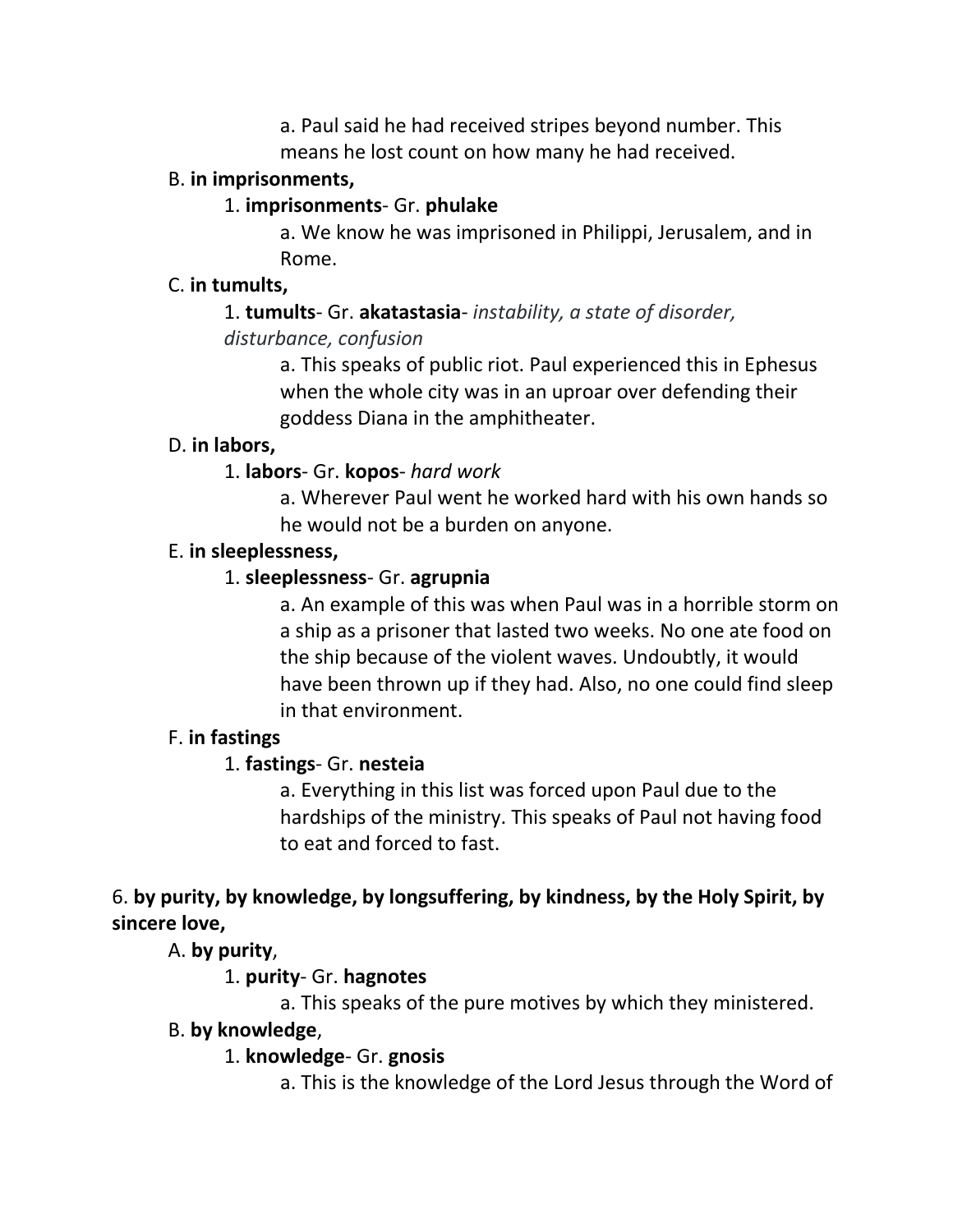God.

b. In Christ Jesus are hid all the treasures of wisdom and knowledge [gnosis]. Eph. 3:4

### C. **by longsuffering**,

1. **longsuffering**- Gr. **makrothumia**

a. A fruit of the Spirit.

D. **by kindness**,

1. **kindess**- Gr. **chrestotes**

a. A fruit of the Spirit.

# E. **by the Holy Spirit**,

### 1. **Holy Spirit**- Gr. **hagios pneuma**

1. This speaks of the gifts of the Holy Spirit.

### F. **by sincere love**

1. **sincere**- Gr. **anupokritos**- *unhypocritical*

# 2. **love**- Gr. **agape**

a. A fruit of the Spirit.

b. When you combine the knowledge of the Word, the fruit of the Spirit, and the gifts of the Spirit you really got something!

# 7. **by the word of truth, by the power of God, by the armor of righteousness on the right hand and on the left,**

# A. **by the word of truth,**

1. **word**- Gr. **logos**

a. This is the Word of God.

- 2. **truth** Gr. **aletheia**
	- a. Jesus said the Word of God is truth. John 17:17

# B. **by the power of God,**

# 1. **power**- Gr. **dunamis**

a. This is the various manifestations of the gifts of the Holy Spirit. Heb\_2:4

# C. **by the armor of righteousness on the right hand and on the left**

# 1. **armor**- Gr. **hoplon**

a. *The armor of righteousness is described in* Eph\_6:14-18*. It pictures an upright, consistent character. Someone has said, "When a man is clothed in practical righteousness, he is impregnable*. -Believer's Bible Commentary

2. **righteousness**- Gr. **dikaiosune**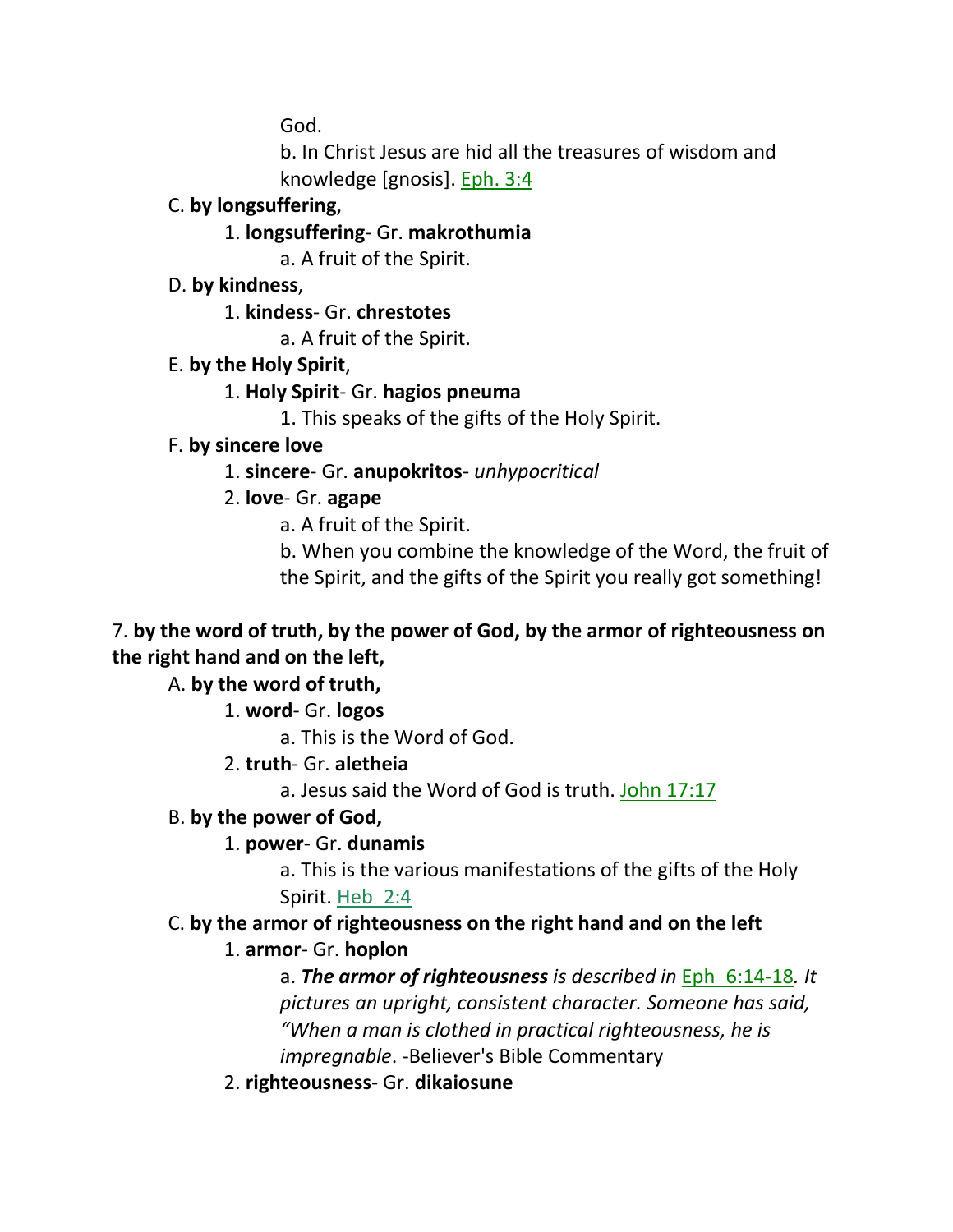## 3. **right hand**- Gr. **dexios**

a. We are to weld the Sword of the Spirit, which is the spoken word of God.

### 4. **left**- Gr. **aristeros**

a. *There is some doubt as to the exact meaning of the expression on the right hand and on the left. One of the more probable explanations is that in ancient warfare the sword was held in the right hand and the shield in the left. The sword spoke of offensive combat and the shield of defensive*. - Believer's Bible Commentary

b. We hold the shield of faith by which we quench all the fiery darts of the enemy.

# 8. **by honor and dishonor, by evil report and good report; as deceivers, and** *yet* **true;**

# A. **by honor and dishonor**,

### 1. **honor**- Gr. **doxa-** *glory*

a. In the ministry you will receive honor from some and dishonor from some.

# 2. **dishonor**- Gr. **atimia**

a. If you are moved by man's praise, you will be moved by man's criticism.

### B. **by evil report and good report**,

# 1. **evil report**- Gr. **dusphemia**- *injurious report or rumor*

a. Sometimes in the ministry you will have negative reports about you and in some cases injurious rumors made about you that are not founded on truth.

### 2. **good report**- Gr. **euphemia**- *good report or rumor*

a. You are almost never as bad or good as people say you are. Don't be moved by what people have to say about you unless what they say about you negatively is true. Then you need to be moved to repentance and to correcting the situation.

### C. **as deceivers**,

### 1. **deceivers**- Gr. **planos**

a. This was one of the accusations leveled against Paul. Of course, he was not a deceiver.

### D. **and yet true**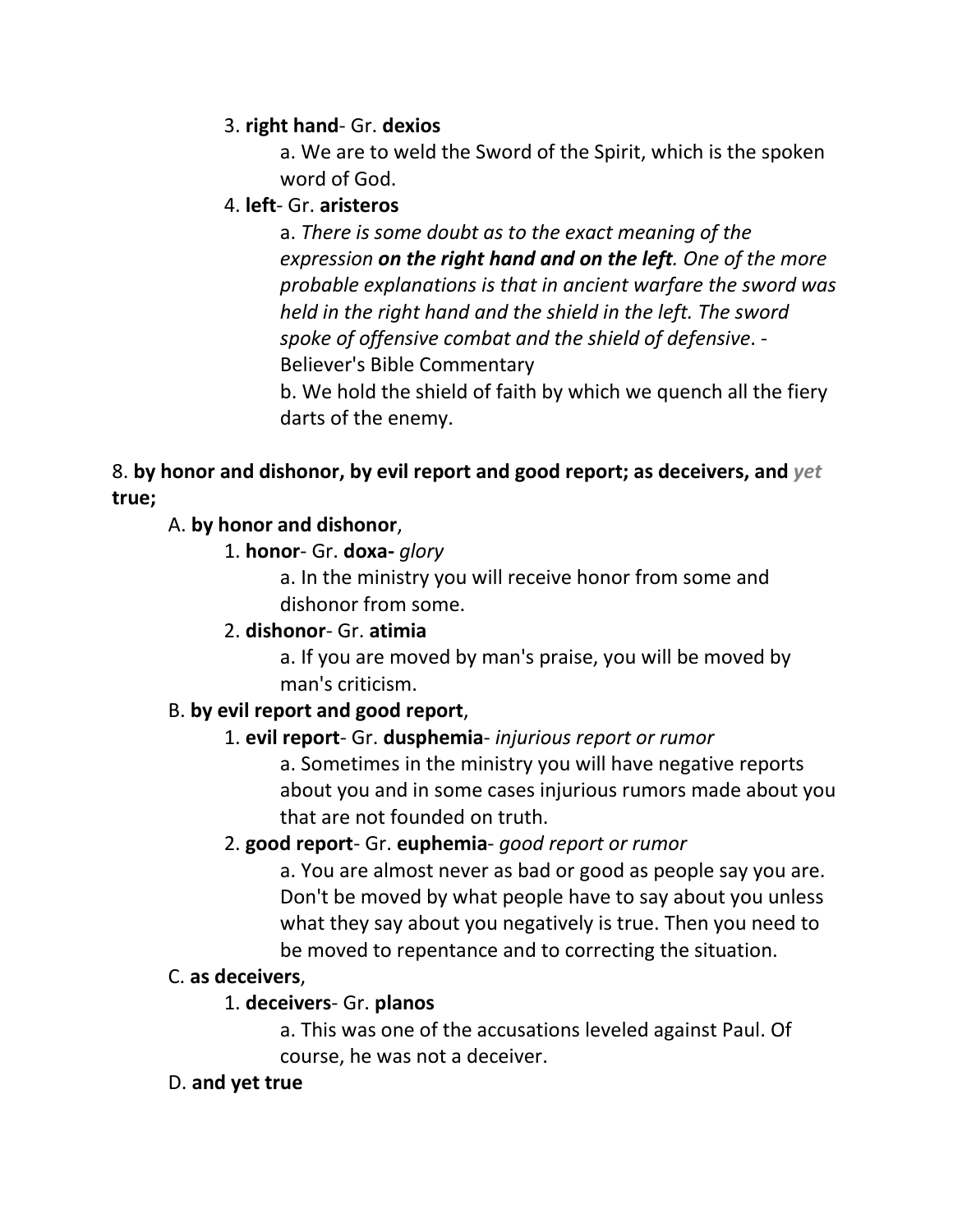1. **true**- Gr. **aletheia**

a. Although Paul was being called a deceiver, in actuality he was true in what he said and did.

9. **as unknown, and** *yet* **well known; as dying, and behold we live; as chastened, and** *yet* **not killed;**

# A. **as unknown**,

# 1. **unknown**- Gr. **agnoeo**

a. To many who Paul met in his ministry he was a complete unknown. To those he ministered to some of them did not really know him as well. Such a group of people are the Corinthians who were believing lies about Paul. They did not really know Paul and his heart.

# B. **and yet well known**;

# 1. **well known**- Gr. **epiginosko**- *to know throughly by relationship*

a. Paul was well known by God, angels, and satanic forces. Gal. 4:9

b. When the seven sons of Sceva were attempting to cast out a spirit by the name of Jesus and Paul, the demon said, "Jesus we know and Paul we know but who are you?" Acts 19:15

# C. **as dying**,

# 1. **dying**- Gr. **apothnesko**

a. This was literally fulfilled when Paul was stoned and left for dead but was raised up after prayer. Acts 14:20

# D. **and behold we live**;

1. **behold**- Gr. **idou**- *look!*

# 2. **live**- Gr. **zao**

a. This is the picture of a surfer who has a huge wave completely come over him and engulf him. You are sure he is a goner. However, afterwards you see his figure emerge from the mist still riding his surf board. This was Paul. It was shocking to see him still surviving after what engulfed him!

# E. **as chastened**,

# 1. **chastened**- Gr. **paideuo**

a. This speaks of the beatings Paul endured by the Jews and Gentiles.

# F. **and yet not killed**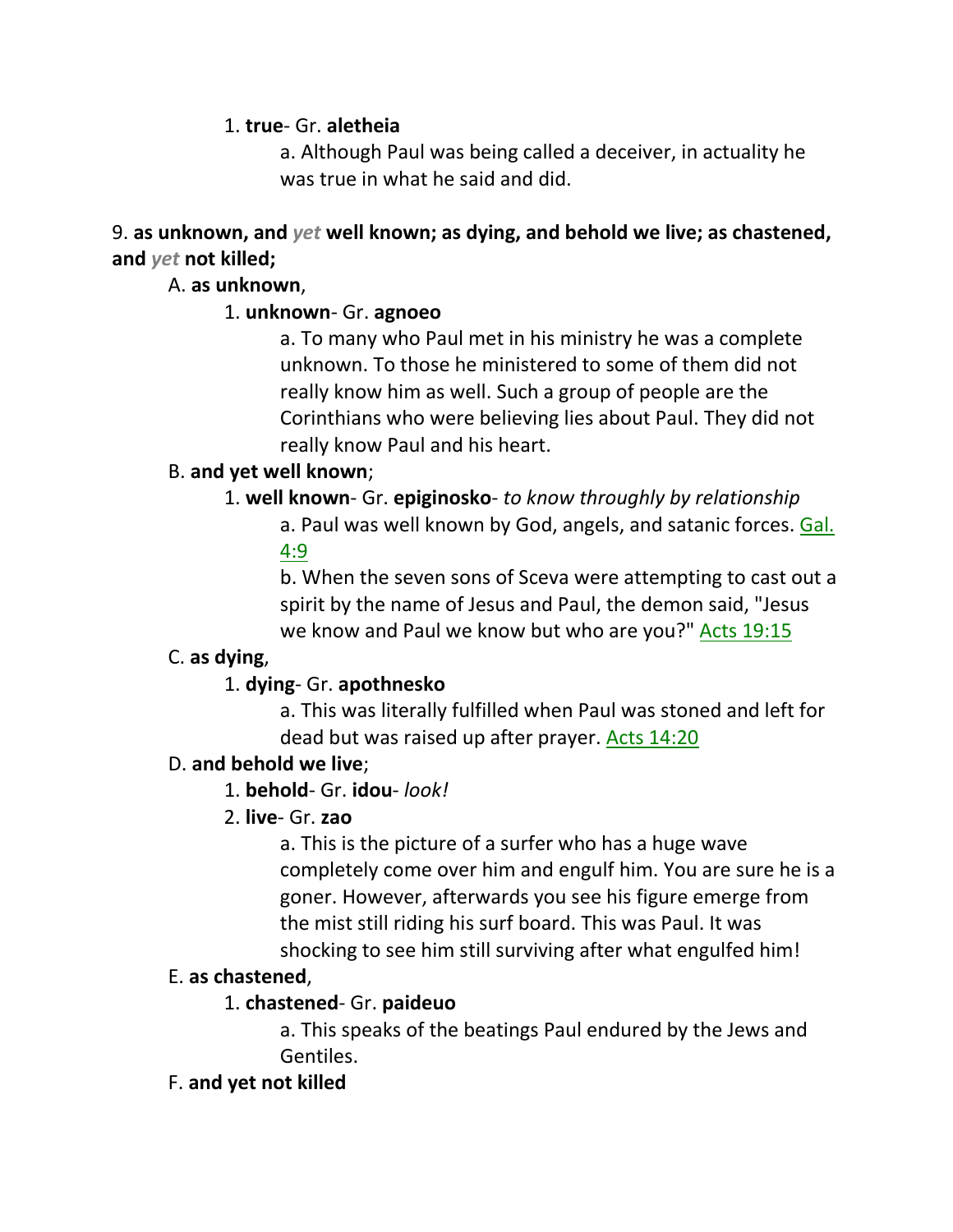1. **killed**- Gr. **thanatoo**

a. Although Paul endured so much physical punishment, yet he was not killed.

# 10. **as sorrowful, yet always rejoicing; as poor, yet making many rich; as having nothing, and** *yet* **possessing all things.**

# A. **as sorrowful,**

# 1. **sorrowful**- Gr. **lupeo**

a. This is speaking of his soul. There were times and circumstances, especially concerning people, that brought him sadness. 2Co\_2:4, Phil. 2:27

### B. **yet always rejoicing,**

# 1. **rejoicing**- Gr. **chairo**

a. This is speaking of his spirit. Although, there was sadness in his soul, he had a joy deep down in his spirit that came from the Lord and hope he had in Him.

### C. **as poor,**

# 1. **poor**- Gr. **ptochos**

a. This spoke of his physical state due to his incessant travels of a missionary and the state persecution had left him.

# D. **yet making many rich;**

# 1. **rich**- Gr. **ploutizo**

a. This speaks of the treasures of wisdom and knowledge he was imparting to those who heard him. Indeed, this revelation could naturally prosper those listening, however, this verse is speaking of the spiritual treasures given through his ministry.

### E. **as having nothing**,

1. This is speaking of the lack of physical possessions which he forsook to undertake his rigorous traveling ministry. This does not mean that God's wants us to have nothing pertaining to natural possessions. He wants us to use our possessions for Him and that they are submitted under His lordship not having any hold on us.

# F. **and yet possessing all things**

# 1. **possessing**- Gr. **katecho**

a. It is a blessed fact as a Christian we possess all things, because we are God's children, and we have an inheritance from Him of all things which belong to Him. 1 Cor. 3:21, Rom.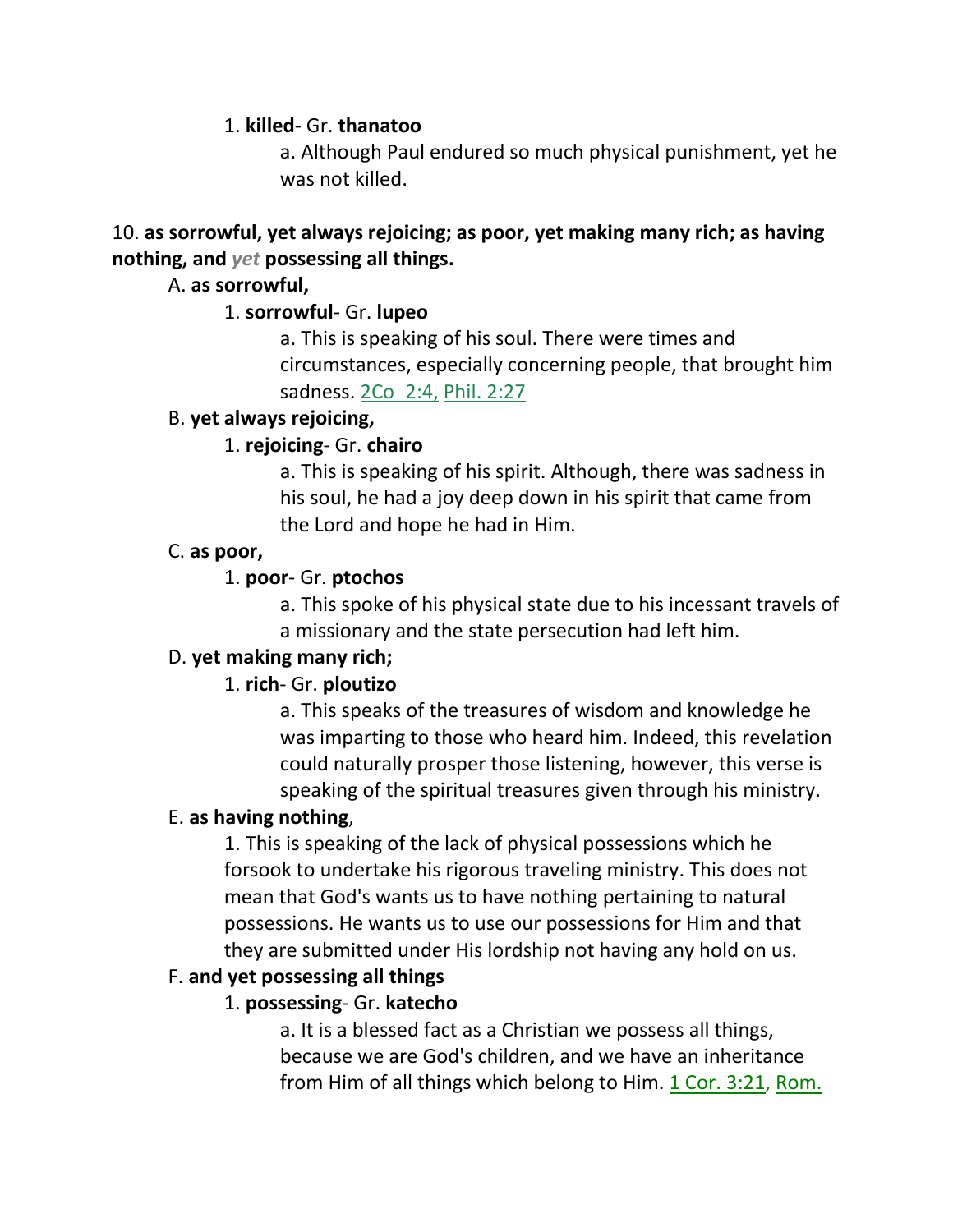# 8:32

### 11. **O Corinthians! We have spoken openly to you, our heart is wide open.**

### A. **O Corinthians!**

1. This is an exclamation of passion.

### B. **We have spoken openly to you,**

1. **spoken**- Gr. **stoma**- *mouth*

### 2. **openly**- Gr. **anoigo**

a. Paul did not try to hide anything. He was open and up front with them on all things. False teachers were telling the Corinthians that Paul was hiding secret motives.

### C. **our heart is wide open**

### 1. **heart**- Gr. **kardia**

### 2. **wide open**- Gr. **platuno**- *to widen, enlarge*

a. It is a tendency in ministry to protect yourself and close off your heart to everyone and be very guarded. No, Paul opened up his heart and took the risk of being hurt. Indeed, he had been hurt by the Corinthians, but he still kept his heart open to them.

b. A closed heart may keep bad out, but it keeps good out as well. Open up your heart and let God be your protector, and yes if necessary, your healer.

c. Because Paul opened up his heart, the Corinthians were in his heart. 2Co 7:3

# 12. **You are not restricted by us, but you are restricted by your** *own* **affections.**

### A. **You are not restricted by us,**

1. **restricted**- Gr. **stenochoreo**- *to have no room, cramped, reserved, be unable to express oneself*

a. The coldness between Paul and the Corinthians did not come from Paul's heart. He was warm to them.

### B. **but you are restricted by your own affections**

### 1. **own affections**- Gr. **humon splagchnon**

a. The lack of affection between Paul and the Corinthians was totally on the part of the Corinthians because they were listening to lies and because of their own pride.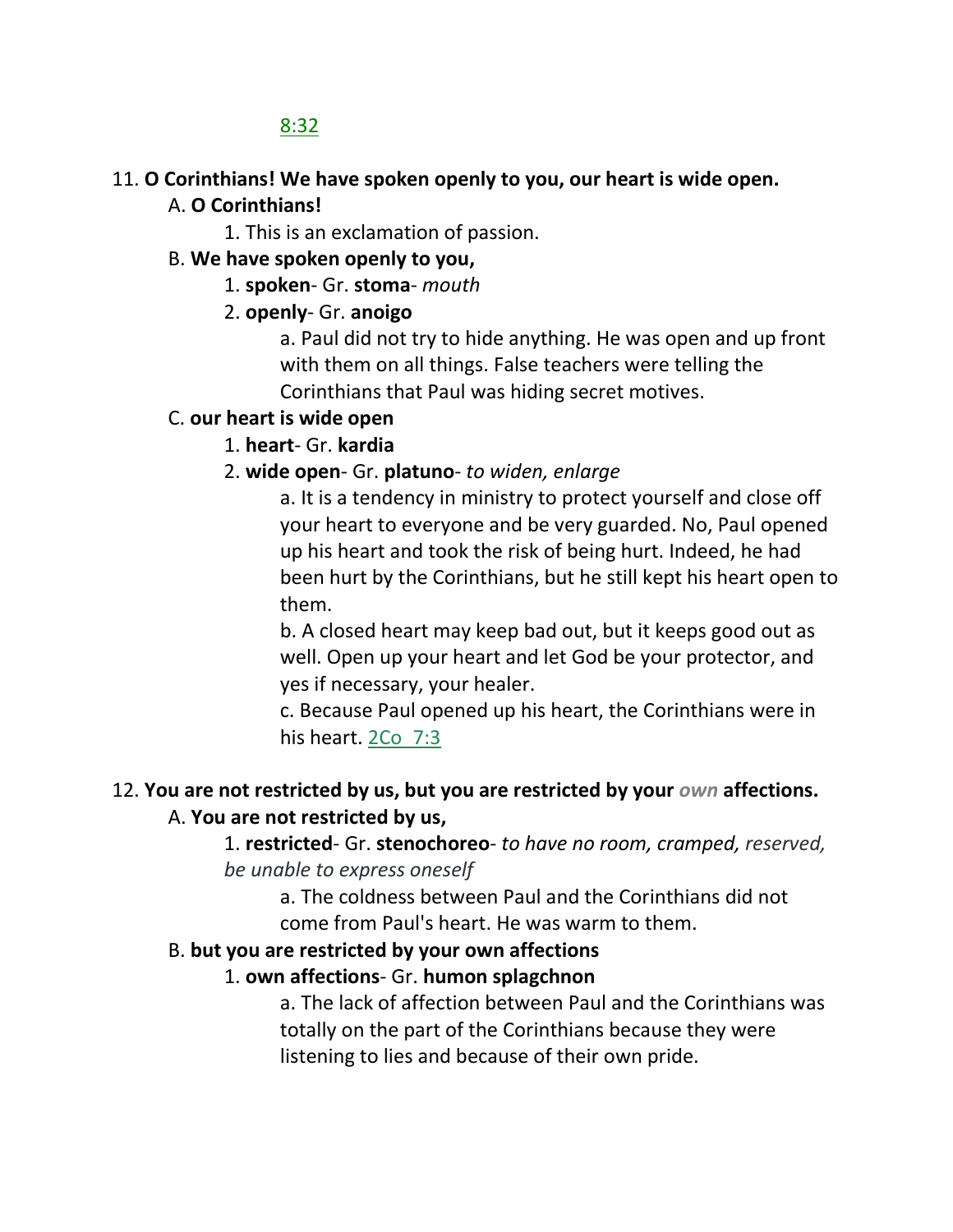### 13. **Now in return for the same (I speak as to children), you also be open.**

- A. **Now in return for the same**
	- 1. **return** Gr. **antimisthia** *recompense*
- B. **I speak as to children**
	- 1. **children** Gr. **teknon**
		- a. Paul is speaking as a parent to his beloved children.
- C. **you also be open**
	- 1. **be open** Gr. **platuno** *to make broad, widen, enlarge* a. Only when two hearts are open simultaneously can a true and powerful heart exchange be made between them.

14. **Do not be unequally yoked together with unbelievers. For what fellowship has righteousness with lawlessness? And what communion has light with darkness?**

# A. **Do not be unequally yoked together with unbelievers.**

1. **unequally yoked together**- Gr. **hetrozugeo**- *differently yoked* a. *Mention of the unequal yoke suggests Deu\_22:10 : "You shall not plow with an ox and a donkey together." The ox was a clean animal and the donkey unclean, and their step and pull are unequal.* -Believer's Bible Commentary b. We should be joined to believers in marriage, work, or ministry.

c. A believer is determined not only by character, but by what they believe. If someone does not believe in the virgin birth, the divinity and humanity of Christ, the substitutionary atonement for sin on the cross, the resurrection of Jesus physically from the dead, and salvation by grace through faith, they are not a believer, no matter how nice they seem. They are an unbeliever.

d. In context, Paul is speaking of the false teachers that have come into Corinth and were lying about Paul and were trying to win them over. Having union and intimacy with an unbeliever will cause your heart to be closed to the Lord and the things of the Lord.

2. **unbelievers**- Gr. **apistos**

a. *This section of 2 Corinthians is one of the key passages in all the word of God on the subject of separation. It is clear*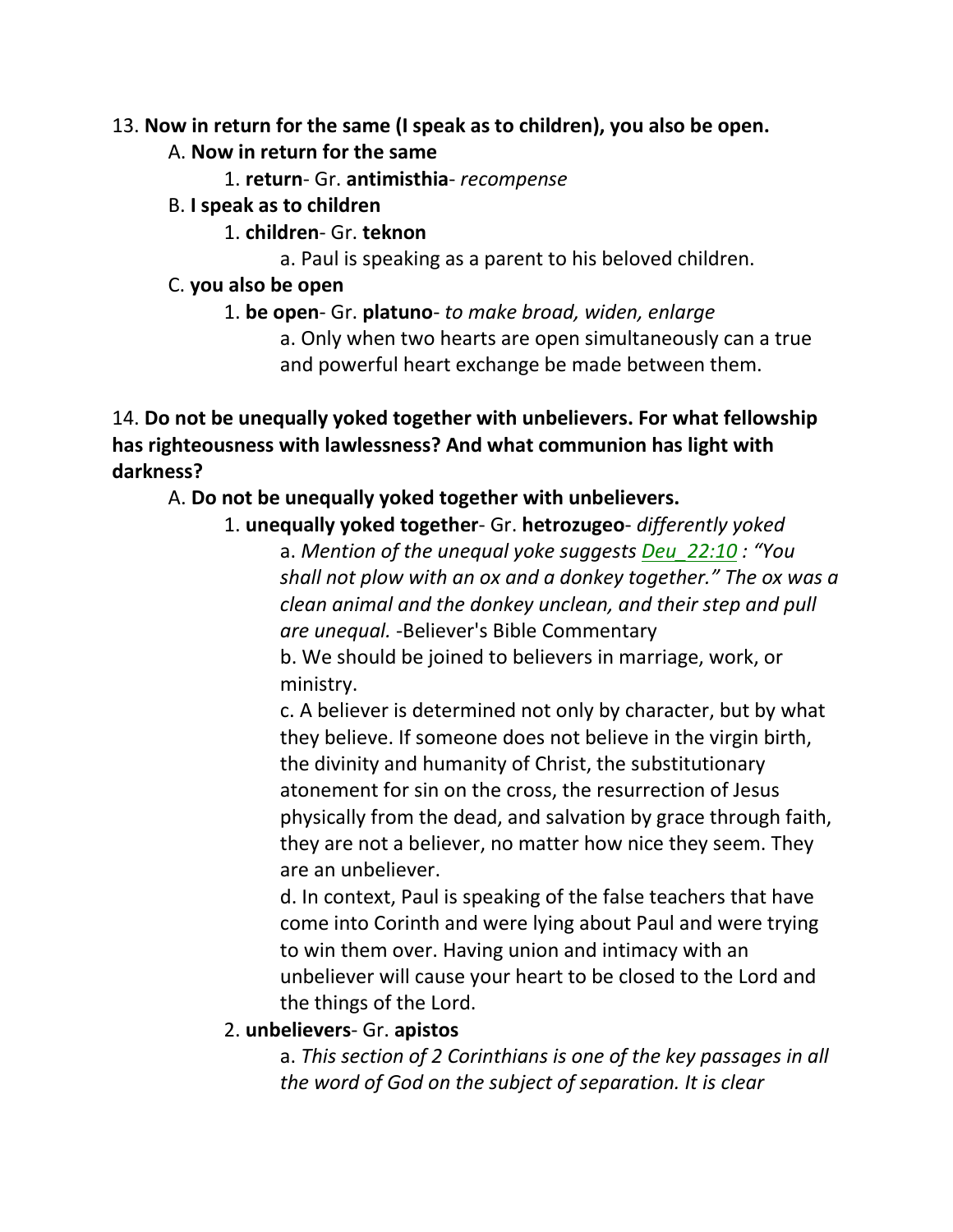*instruction that the believer should separate himself from unbelievers, iniquity, darkness, Belial, idols. It certainly refers to the marriage relationship. A Christian should not marry an unsaved person.* -Believer's Bible Commentary

b. *In addition to this, it refers to business. A Christian should not go into partnership with one who does not know the Lord. It applies clearly to secret orders or fraternities: How could one who is faithful to Christ consistently go on in an association where the name of the Lord Jesus is unwelcome? Its application to social life would be as follows: A Christian should maintain contact with the unsaved in an effort to win them to Christ, but he should never engage in their sinful pleasures or in any of their activities in such a way as to lead them to think he is no different than they.* -Believer's Bible Commentary

#### B. **For what fellowship has righteousness with lawlessness?**

1. **fellowship**- Gr. **metoche**- *to have in association, partnership* a. We are to make acquaintances with those in the world to minister to them, but we should not become intimately involved with them.

2. **righteousness**- Gr. **dikaiosune**- *the state of being as one ought to be, right standing*

a. This comes as a gift at salvation. It comes by faith in Jesus Christ.

#### 3. **lawlessness**- Gr. **anomia**- *without law*

a. A Christian is not lawless though they have been delivered from the Mosaic Law. We live by the higher laws of faith, love, and the Spirit of life in Christ Jesus. Rom. 3:27, John 13:34,

### Rom. 8:2

### C. **And what communion has light with darkness?**

1. **communion**- Gr. **koinonia**- *fellowship, association, community, communion, joint participation, intercourse*

- 2. **light** Gr. **phos**
	- a. Believers are light in the Lord. Matt. 5:14, Eph. 5:8
- 3. **darkness** Gr. **skotos**

a. Darkness is irritated by the light because it is exposed. Eph. 5:11, John 3:20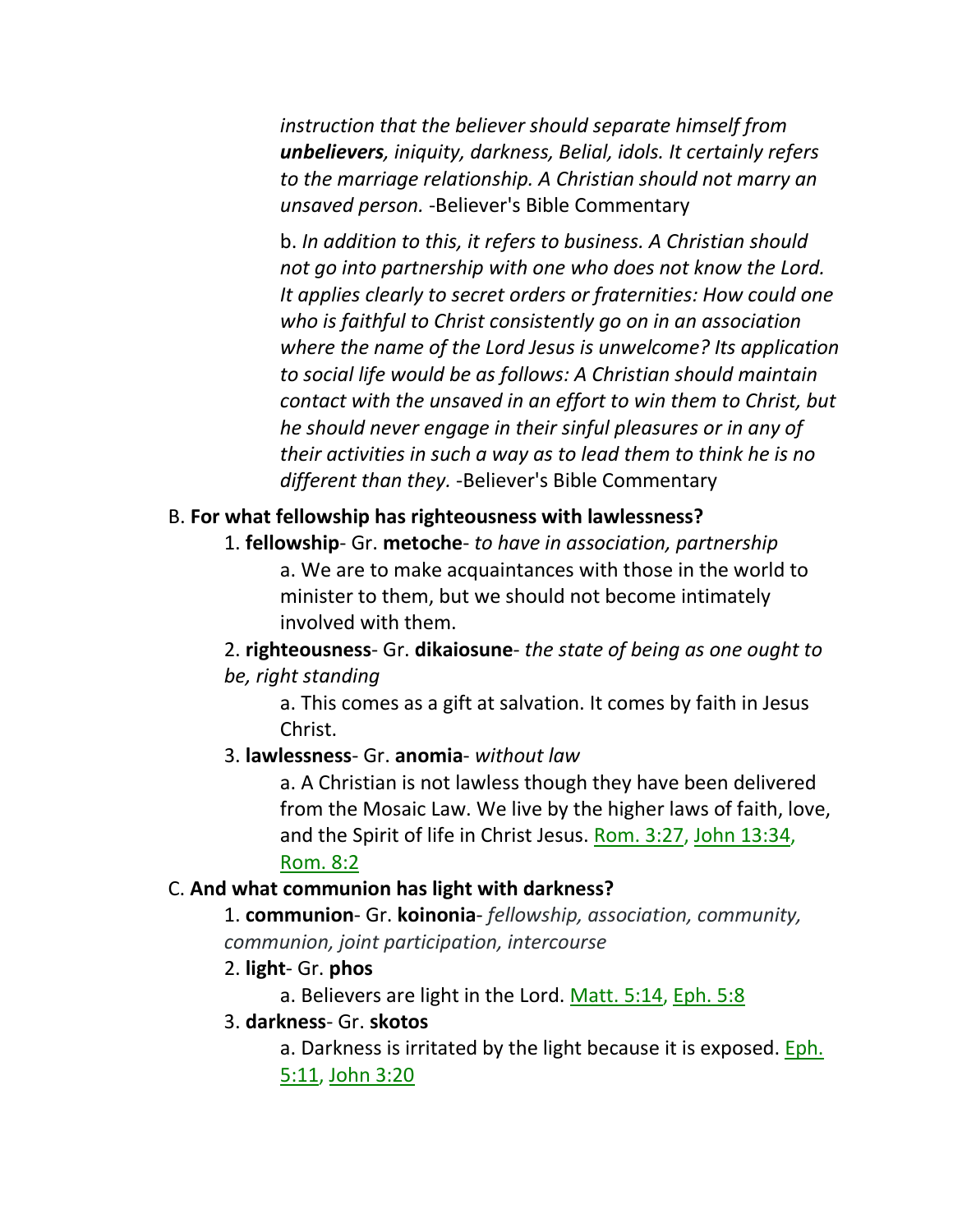15. **And what accord has Christ with Belial? Or what part has a believer with an unbeliever?** 

### A. **And what accord has Christ with Belial?**

1. **accord**- Gr. **sumphonesis**- *unison, accord; agreement*

a. We get our English word *symphony* from this word.

2. **Christ**- Gr. **Christos**- *the Anointed One, the Messiah*

a. Christ is compared to Belial. Belial means "without profit, worthless". Christ in turn is valuable and profitable to those who believe.

# 3. **Belial**- means *worthless or wicked*

a. *The Hebrew word בּליּצל beliya'al means literally without profit; worthlessness; wickedness. It is here evidently applied to Satan. The Syriac translates it "Satan." The idea is, that the persons to whom Paul referred, the pagan, wicked, unbelieving world, were governed by the principles of Satan, and were "taken captive by him at his will" (*2Ti\_2:26 *compare* Joh\_8:44*), and that Christians should be separate from the wicked world, as Christ was separate from all the feelings, purposes, and plans of Satan. He had no participation in them; he formed no union with them; and so it should be with the followers of the one in relation to the followers of the other. -Barnes Commentary*

b. In the Old Testament wicked ones were called "sons of the Belial". Deu\_13:13, Jdg\_19:22, 1Sa\_2:12, 1Ki\_21:10

# B. **Or what part has a believer with an unbeliever?**

- 1. **part** Gr. **meris** *an assigned part, a portion, share* a. Unbelievers do not have a portion of the inheritance with the righteous.
- 2. **believer** Gr. **pistos**
- 3. **unbeliever** Gr. **apistos**

16. **And what agreement has the temple of God with idols? For you are the temple of the living God. As God has said: "I WILL DWELL IN THEM AND WALK AMONG THEM. I WILL BE THEIR GOD, AND THEY SHALL BE MY PEOPLE."**  A. **And what agreement has the temple of God with idols?**

> 1. **agreement**- Gr. **sugkatathesis**- *approval, assent, agreement* a. How can two walk together unless they are agreed. Amos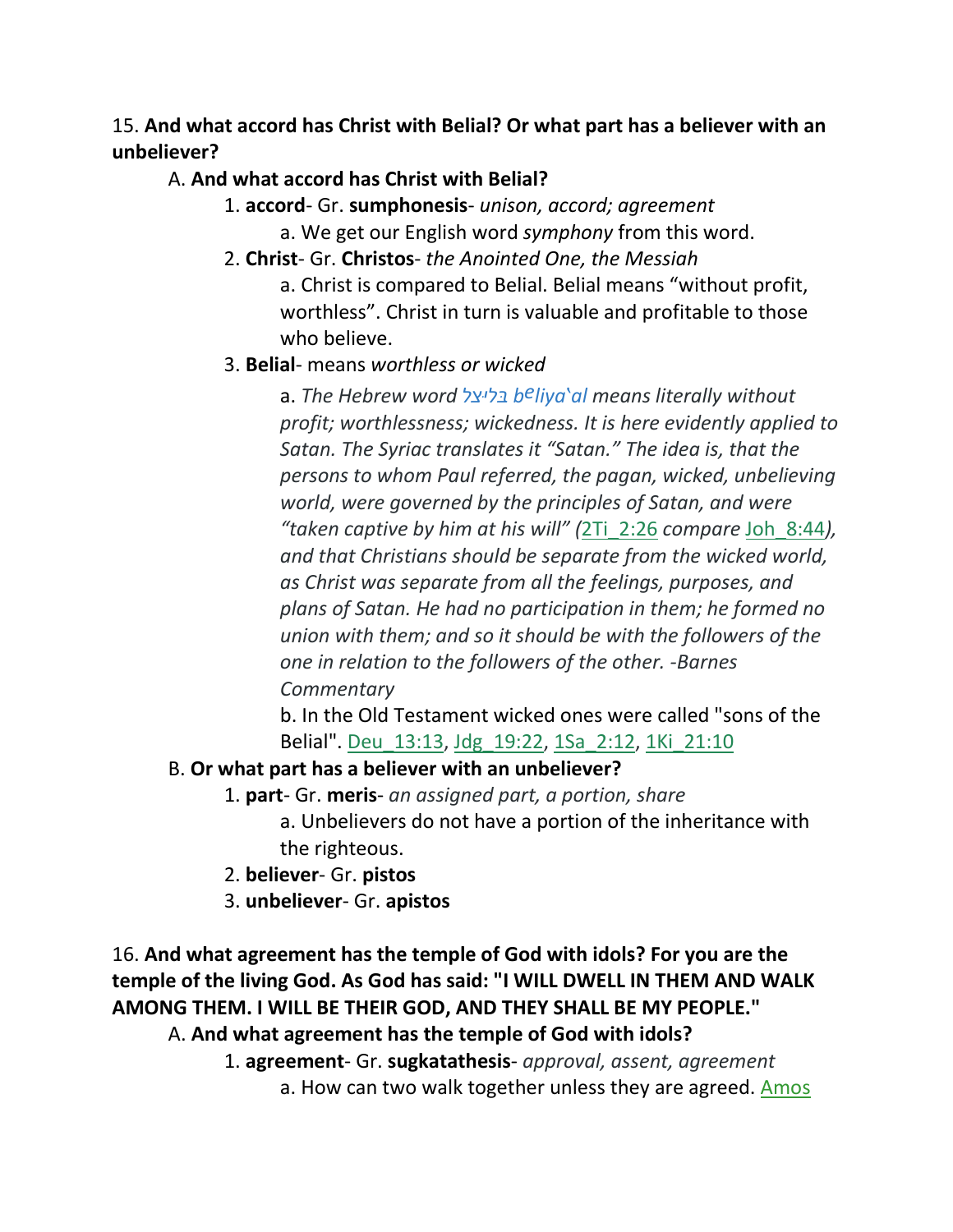3:3 There is no agreement between the temple of God and idols. They are on the opposite sides of the spectrum.

2. **temple**- Gr. **naos**- *inner part of the temple where God's presence was*

### 2. **idols**- Gr. **eidolon**

a. It is interesting to note the contrast in context that Paul has been talking about is between believers and unbelievers. Believers are the temple of God, so it seems here that unbelievers are likened to idols- false images. Believers are recreated in the image of God. Unbelievers are a marred image of God. They are false images.

### B. **For you are the temple of the living God.**

# 1. **temple**- Gr. **naos**- *see above*

a. We are the inner sanctuary for the presence of God to dwell. We are the temple of the Holy Spirit.

### 2. **living God**- Gr. **zao theos**

a. God is alive, idols are lifeless. They can't impart life. God is alive and imparts life.

### C. **As God has said:**

### 1. **said**- Gr. **epo**

a. This is the distinctive aspect of the living God in comparison to idols. Here we see our God speaks. Idols are not alive and can't speak.

# D. **I will dwell in them and walk among them.**

### 1. **dwell**- Gr. **enoikeo**- *to indwell*

a. God indwells us individually as believers and corporally as the church by His Holy Spirit.

### 2. **walk**- Gr. **emperipateo**- *to walk in*

a. God not only lives in us but also walks in us. When we walk in faith, it is really God walking in and through us fulfilling His purpose and will through us.

### E. **I will be their God,**

1. This speaks of God the Father. God the Father becomes someone's God through faith in His Son Jesus Christ. He who as the Son has the Father, but he who does not have the Son, does not have the Father.

### F. **and they shall be my people**

1. **people**- Gr. **laos**- *a people, people group, tribe, nation, all those*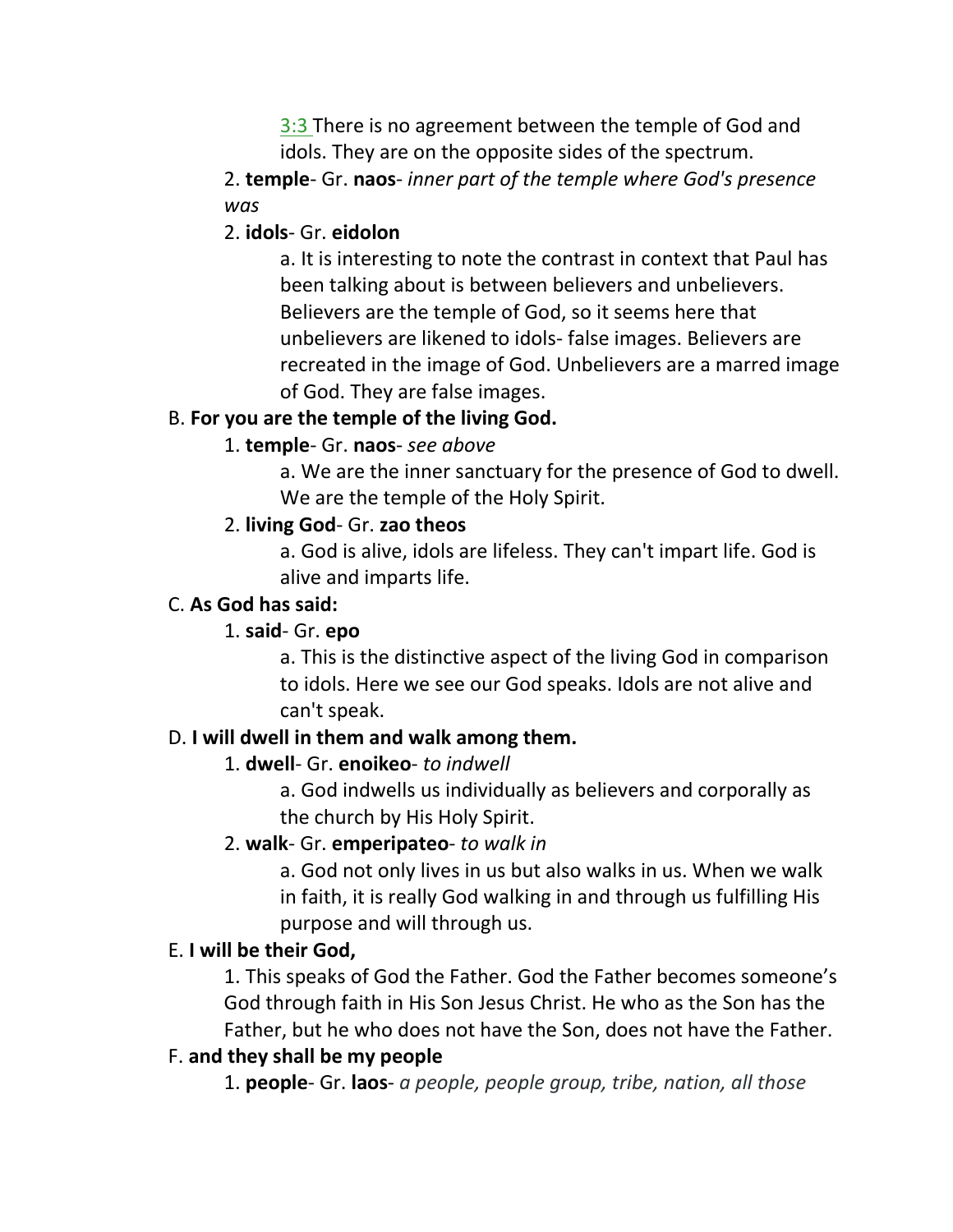*who are of the same stock and language* a. The church is the covenanted people of God.

# 17. **Therefore "COME OUT FROM AMONG THEM AND BE SEPARATE, SAYS THE LORD. DO NOT TOUCH WHAT IS UNCLEAN, AND I WILL RECEIVE YOU."**

- A. **Therefore,**
- B. **come out from among them and be seperate**,

# 1. **come out**- Gr. **exerchomai**

a. This is an illusion to the Old Testament exodus. The Israelites came out of Egypt and were to go into the Promised Land. However, they wandered in the wilderness- somewhere between Egypt and the Promised Land. This is like many believers and the Corinthians here. They still clung to Egypt in their heart and practiced the old ways and flirted with idolatry. God is calling them and us to totally forsake Egypt, it's idolatry and ways, and come into the Promise Land of God's grace and goodness. You can't embrace idolatry and grace at the same time.

## 2. **among them**

a. Unbelievers and idols

3. **separate**- Gr. **aphorizo**- *to mark off with boundaries from*

# a. Rev\_18:4

C. **says the Lord**,

# 1. **says**

a. Again, the living God speaks!

- 2. **Lord** Gr. **kurios**
	- a. All three members of the Godhead are called Lord.

# D. **Do not touch what is unclean**,

1. **touch**- Gr. **haptomai**- *to fasten one's self to, adhere to, cling to*

# 2. **unclean**- Gr. **akathartos**

# E. **and I will receive you**

1. **receive**- Gr. **eisdechomai**- *to admit; to receive into favor, receive kindly, accept with favor*

a. This word means to treat with favor or grace. Grace is received by faith. It takes faith to separate from the world and worship God alone. This faith will experience God's unmerited favor.